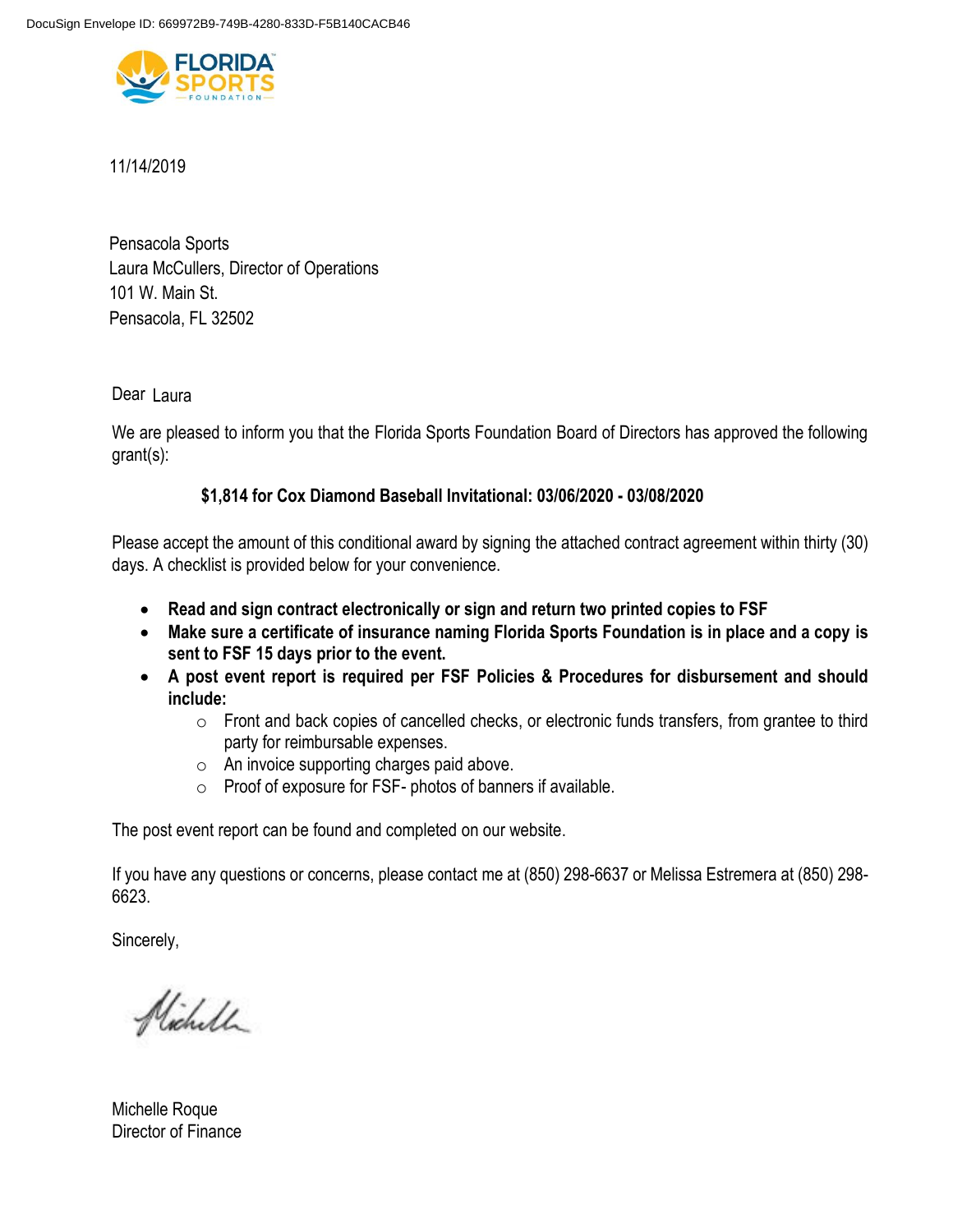# **FLORIDA SPORTS FOUNDATION Small Market Grant Program Grant Agreement**

#### **THIS GRANT AGREEMENT** entered into this day, **11/14/2019**, by and **11/14/2019**

between the Florida Sports Foundation, Inc., a division of Enterprise Florida, Inc., hereinafter referred to as the "Grantor" and **, Pensacola Sports**

hereinafter referred to as the "Grantee".

## **WITNESSETH**

**WHEREAS,** the State of Florida Legislature mandated in Section 288.901(f), Florida Statutes, that the Grantor shall assist and market professional and amateur sport teams and sporting events in Florida; and the Grantor is empowered to make grants of funds in accordance with the promotion of major and minor sporting events; and,

**WHEREAS**, the Florida Sports Foundation has approved an appropriation for such grant.

**IT IS,** in consideration of the mutual undertakings and agreements hereinafter set forth, agreed between the Grantor and the Grantee as follows:

#### 1.0 **PARTIES:**

The parties and their respective addresses for the purposes of this Agreement are:

#### **Florida Sports Foundation**

101 North Monroe Street, Suite 1000 Tallahassee, Florida 32301

## **Pensacola Sports**

101 W. Main St. Laura McCullers

Pensacola, FL 32502

## 2.0 **NOTICES**:

All notices between the parties, provided for herein, shall be by confirmed fax, confirmed FedEx or certified mail, return receipt requested, delivered to the address of the parties as set forth in section 1.0 above.

## 3.0 **GRANT DESCRIPTION**:

The Grantee will expend grant funds in accordance with section 6.0 (a), located in this contract. Funds made available by the Grantor pursuant to this Grant Agreement shall be expended solely for the purpose of the project and the legislatively appropriated purpose.

- (a) Grantee: **Pensacola Sports**
- (b) Payee: **Pensacola Sports**
- (c) Name/Date of Event: **Cox Diamond Baseball Invitational: 03/06/2020 03/08/2020 3/6/2020 thru 3/8/2020**
- (d) Total Amount of Grant**: \$ 1,814**
- (e) Project Budget: As provided in Grant Application.
- (f) Reporting Schedule: Grantee shall submit final report and request for reimbursement within ninety (90) days of the last day of the event.
- (g) Grant Period: **11/14/2019 through the end of Event**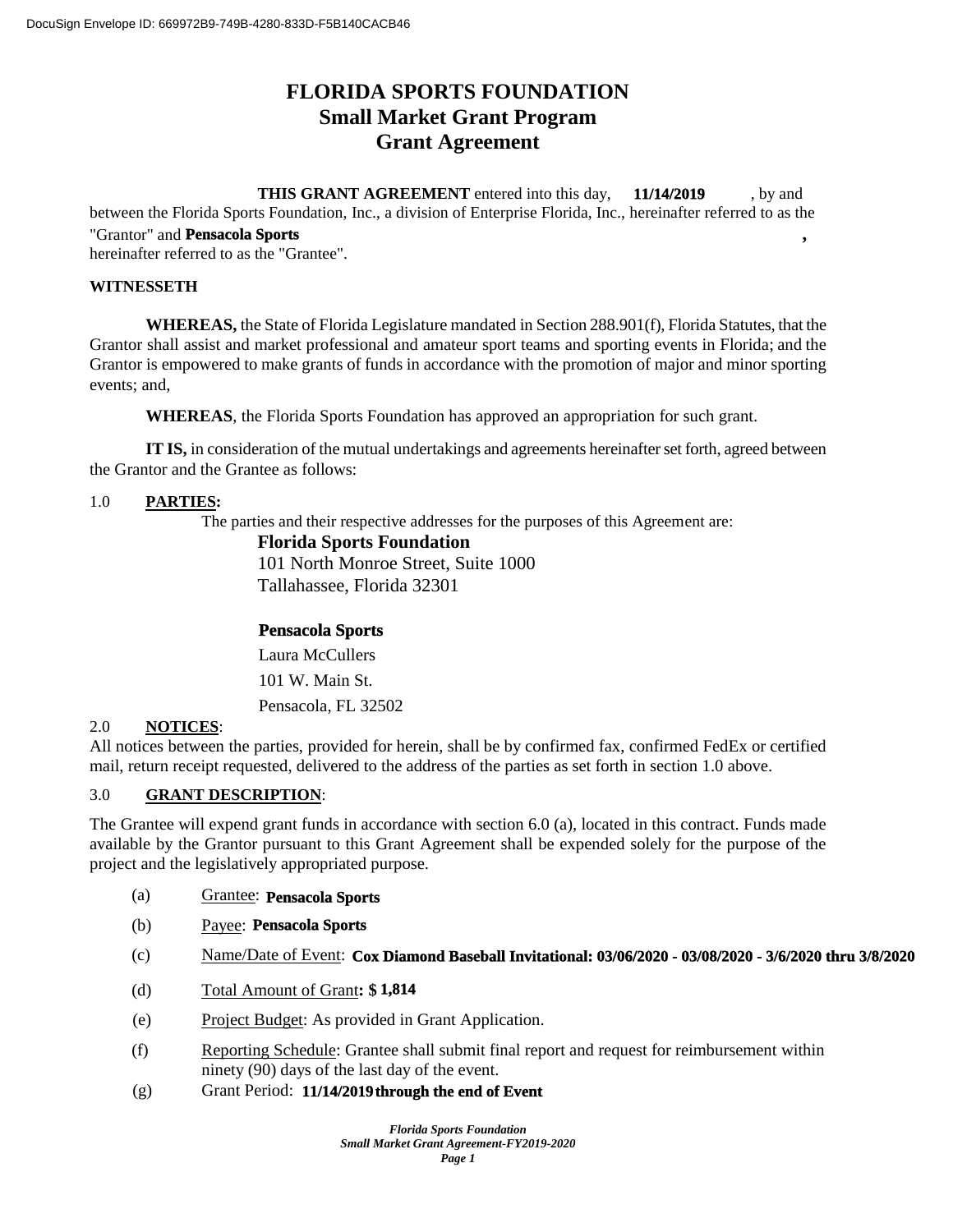#### 4.0 **GRANT REQUIREMENTS**:

(a) Audit: Grantee will complete a post event report, an accounting of the events financial activity, and proper use of funds, within ninety (90) days after the event and provide documentation evidencing the direct impact of the event. The Grantee agrees to comply with the audit requirement of Sections 215.97 and 17.03, Florida Statutes, and all applicable Rules of the Auditor General as referenced in Attachment A.

(b) Records: Grantee shall retain and maintain all records, including records of all payments made by the Grantee in connection with this Agreement, and make available and provide access for financial audit as may be requested by the Grantor, the Grantor's independent auditor, by the state personnel of the Office of the Florida Auditor General, Chief Financial Officer and Office of the Chief Inspector General. Records shall include books, records, documents and other evidence, including, but not limited to, vouchers, bills, invoices, requests for payment, and other supporting documentation, which, according to generally accepted governmental accounting principles, procedures and practices, sufficiently and properly reflect all program costs expended in the performance of this Grant Agreement. Such records shall be retained for a minimum period of seven (7) years after termination of this Agreement.

(c) Cancellation: Grantee shall notify the Grantor immediately if the event is canceled and the Grantee shall return any funds dispersed pursuant to this Agreement within seven (7) days of such cancellation.

(d) Insurance: Grantee shall, prior to event, provide proof of insurance listing the Grantor as an additional insured for all purposes, with minimum liability coverage of \$1,000,000 per occurrence. If Grantee is a government entity, agency or subdivision pursuant to Section 768.28, Florida Statutes, and/or a self-insurer pursuant to Section 768.28, Florida Statutes, and does not otherwise provide proof of its own insurance listing Grantor as an additional insured for all purposes, with minimum liability coverage of \$1,000,000 per occurrence, Grantee, notwithstanding its compliance with any requirements imposed by said statute, shall ensure that any third-party recipient of said Grant Funds list Grantor as an additional insured for all purposes, with minimum liability coverage of \$1,000,000 per occurrence. Grantee shall provide said proof of insurance listing Grantor as an additional insured for all purposes, with minimum liability coverage of \$1,000,000 per occurrence, as a condition precedent to Grantee's receipt of said Grant Funds.

(e) Indemnification: Grantee shall act as an independent contractor and not as an employee of the Grantor in the performance of the tasks and duties, which are the subject of this Grant Agreement. The Grantee shall be liable, and agrees to be liable for, and to the extent allowed by law, shall indemnify, defend, and hold the Grantor, the state of Florida, and its employees and agents, harmless from all liability of any nature or kind, including costs and expenses for or on account of any copyrighted, patented, or unpatented inventions, process or articles manufactured by the Grantee, and well as claims, suits, judgments, or damages arising from the Grantee's performance of the tasks and duties which are the subject of this Grant Agreement. If Grantee is a government entity, the Grantee is subject to the provisions and limitations of 768.28 Florida Statute, and agrees to indemnify, hold harmless and defend Grantor from and against claims, demands, causes of action, losses, damages, liabilities, costs and expenses (including attorney's fees) caused as a result of the negligent acts of the government entity or its employees.

## 5.0 **TERMINATION**:

(a) Breach: This Agreement may be terminated by the Grantor for breach upon failure of the Grantee to perform any requirement or provisions of this Agreement upon no less than twenty-four (24) hours written notice from the time the Grantor becomes aware of the breach. If Grantor determines that a breach of any provision of this Agreement has occurred, Grantor has the right to withhold a portion of the grant award as determined by the Board of Directors.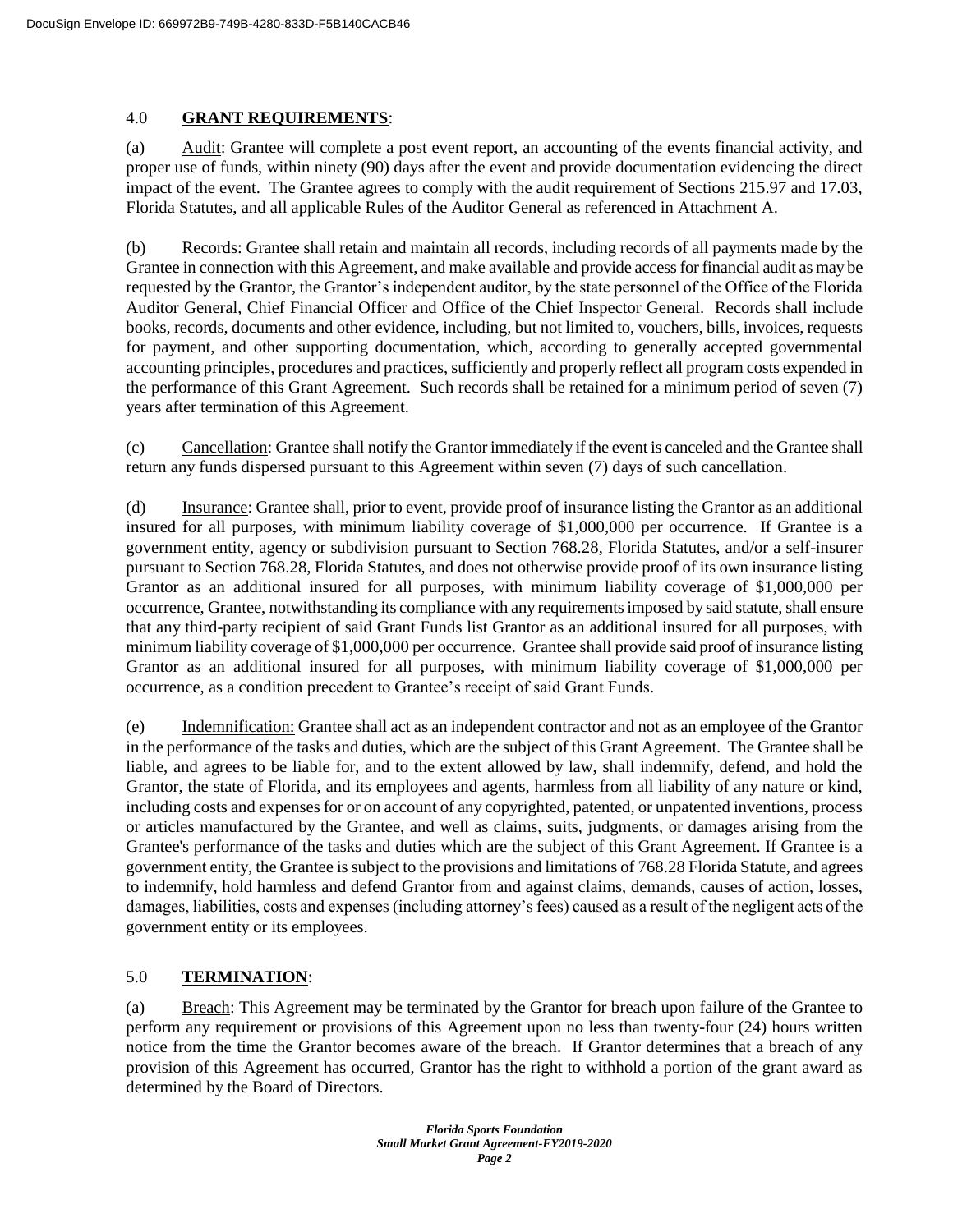(b) Refusal to Grant Public Access: This Agreement may be terminated by the Grantor for refusal by the Grantee to allow public access to all documents, papers, letters, or other material subject to the provisions of Chapter 119, Florida Statutes, and made or received by the Grantee in conjunction with this Agreement. (Section 287.058, Florida Statutes)

(c) Unauthorized Aliens: Grantor will consider the employment of unauthorized aliens, by any contractor or subcontractor, as described by Section 274A(e) of the Immigration and Nationalization Act, cause for termination of this Agreement. Grantee shall utilize the U.S. Department of Homeland Security's E-Verify, in accordance with the terms governing the use of the system, to verify the employment eligibility of:

(a) All persons employed during the contract term by the contractor to perform employment duties within Florida; and

(b) All persons (including subcontractors) assigned by Grantee to perform work pursuant to this agreement.

## 6.0 **PAYMENTS**:

(a) Transfer of Funds. Funds will be made available by the Grantor to the Grantee, as a reimbursement for paid invoices, which are supported by canceled checks dated within the grant period, upon receipt and review of a completed Post Event Report. Only those items identified as allowable below will be reimbursed. The following summarizes the allowable/disallowable expenses that may be used for reimbursement.

Allowable Expenses:

- 1. Promotion, marketing & programming
- 2. Paid advertising & media buys
- 3. Production & technical expenses; officials
- 4. Site fees, venue rentals, costs (contract help)
- 5. Rentals, insurance, rights fees, bid fees, sanction fees, non-monetary awards

Disallowable Expenses:

- 1. General and administrative expenses
- 2. Building, renovating and/or remodeling
- 3. Permanent equipment purchases
- 4. Debts incurred prior to the grant
- 5. Programs which solicit advertising
- 6. Hospitality or social functions including meals or banquets
- 7. Travel expenses

(b) Availability of Funds. The Grantor's liability under this Grant Agreement is contingent upon the continued availability of an annual appropriation by the Legislature of the State of Florida. In the event this Grant Agreement extends beyond the Grantor's current fiscal year that begins on July 1 of each year and ends on June 30 of each succeeding year, the Grantor and the Grantee mutually agree that performance and payment during subsequent fiscal periods is contingent upon sufficient funds being appropriated. The Grantor shall be the final determiner of the availability of such funds.

## 7.0 **LEGAL REQUIREMENTS**:

(a) With respect to its interpretation, construction, effect, performance, enforcement, and all other matters, this Grant Agreement shall be governed by, and be consistent with, the whole law of the state of Florida, both procedural and substantive. Any and all litigation arising under this Grant Agreement shall be brought in the appropriate state of Florida court in Leon County, Florida.

(b) Grantee agrees to comply with any and all applicable federal, state, local laws, rules, and regulations applicable to expenditures of State funds that are in effect at the time of any such expenditure, and as related to the execution of the Grant Agreement.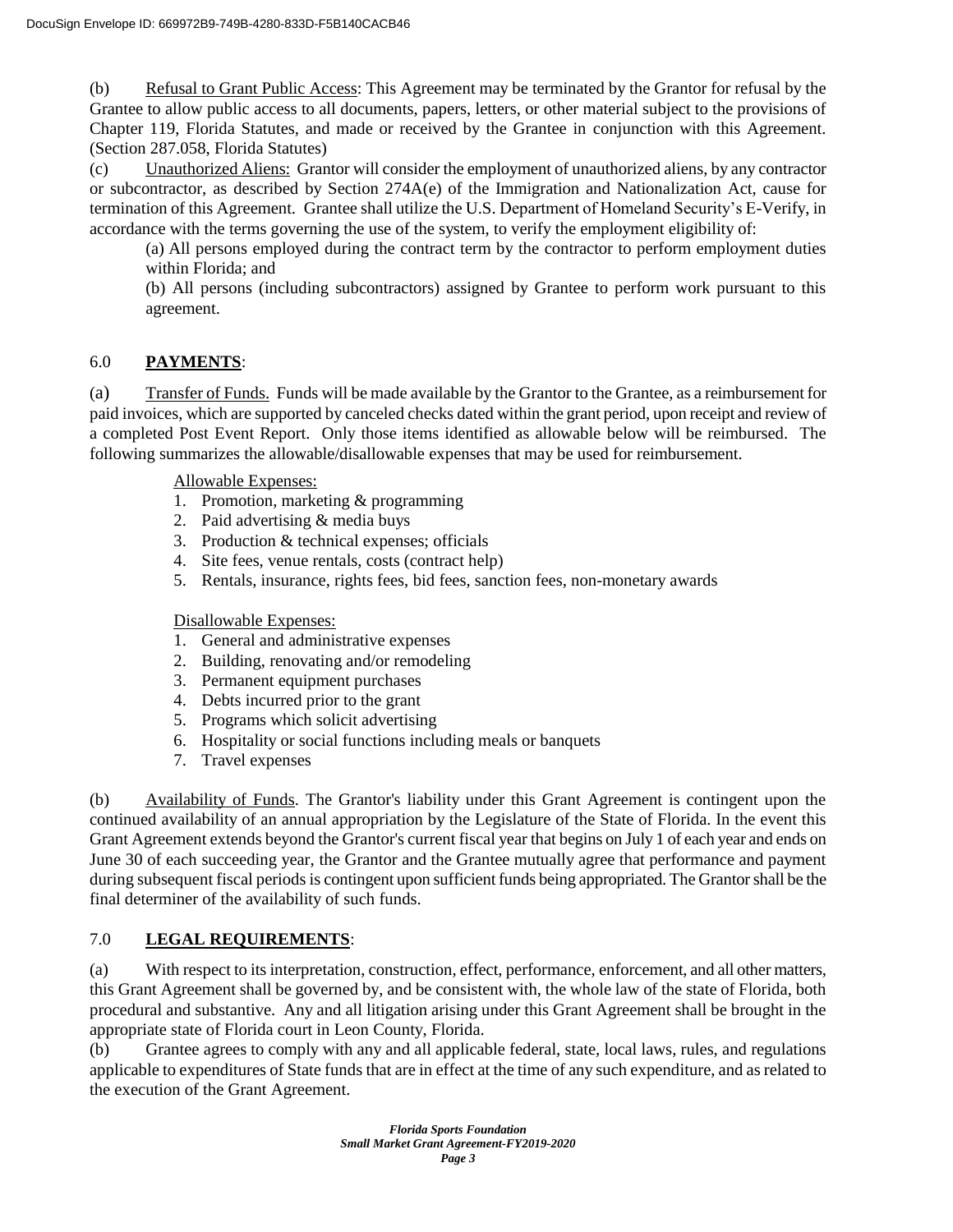8.0 **MODIFICATION**: This writing and any Attachments herein, contains the entire Grant Agreement of the parties. No representations were made or relied upon by either party, other than those that are expressly set forth. No agent, employee, or other representative of either party is empowered to alter any of the terms of this Grant Agreement, unless done in writing and signed by an executive officer of the Grantee and designee for the Grantor.

## 9.0 **MISCELLANEOUS:**

(a) The Grantor is not bound by any agreements to indemnify or hold harmless, nor responsible for liquidated damages or cancellation charges.

(b) No provision of this Grant Agreement shall be construed as a waiver by the Grantor of any right, defense or claim, which the Grantor may have in any litigation arising under the Grant Agreement. Nor shall any Agreement provision be construed as a waiver by the state of Florida, and its employees and agents, of any right to initiate litigation.

(c) The Grantee affirms that it is aware of the Grantor's Grant Program Policies & Procedures in place and effective throughout the term of this Grant Agreement.

#### 10.0 **VENDORS ON SCRUTINIZED COMPANIES LISTS:**

By executing this Agreement, «Organization», the Grantee, certifies that it is not: (1) listed on the Scrutinized Companies that Boycott Israel List, created pursuant to section 215.4725, Florida Statutes, (2) engaged in a boycott of Israel, (3) listed on the Scrutinized Companies with Activities in Sudan List or the Scrutinized Companies with Activities in the Iran Petroleum Energy Sector List, created pursuant to section 215.473, Florida Statutes, or (4) engaged in business operations in Cuba or Syria. Pursuant to section 287.135(5), Florida Statutes, the Grantor may immediately terminate this Agreement for cause if the Grantee is found to have submitted a false certification as to the above or if the Grantee is placed on the Scrutinized Companies that Boycott Israel List, is engaged in a boycott of Israel, has been placed on the Scrutinized Companies with Activities in Sudan List or the Scrutinized Companies with Activities in the Iran Petroleum Energy Sector List, or has been engaged in business operations in Cuba or Syria, during the term of the Agreement. If the Grantor determines that the Grantee has submitted a false certification, Grantor will provide written notice to the Grantee. Unless the Grantee demonstrates in writing, within 90 calendar days of receipt of the notice, that Grantor's determination of false certification was made in error, Grantor shall bring a civil action against the Grantee. If the Grantor's determination is upheld, a civil penalty equal to the greater of \$2 million or twice the amount of this Agreement shall be imposed on the Grantee, and the Grantee will be ineligible to bid on any Agreement with a Florida agency or local governmental entity for three years after the date of Grantor's determination of false certification by Grantor. If federal law ceases to authorize the states to adopt and enforce the contracting prohibition identified in this Article 10, this Article 10 shall be null and void.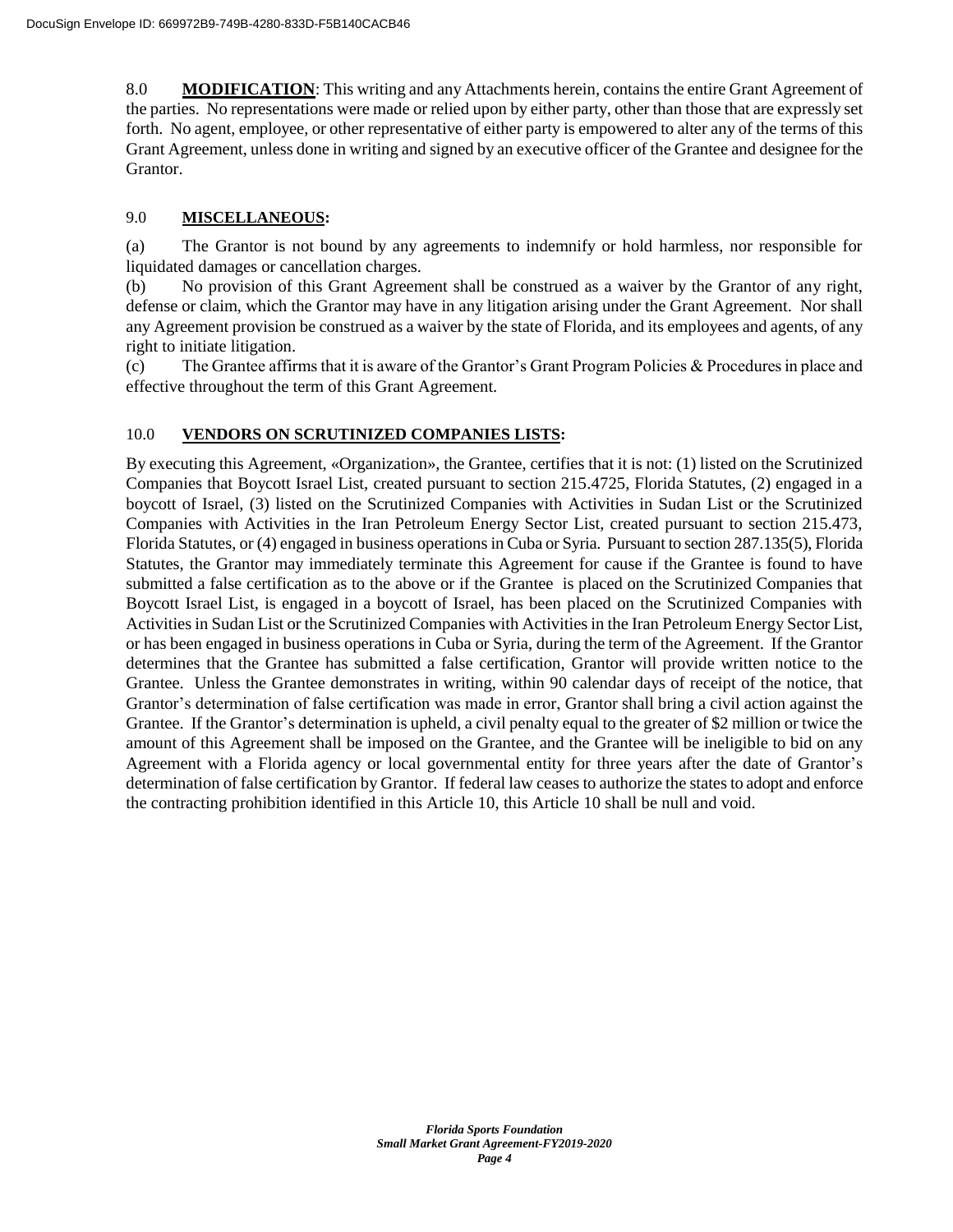**IN WITNESS WHEREOF,** the parties have caused their hand to be set by their respective authorized officials hereto.

### **For: Florida Sports Foundation For:**

 $\frac{1}{2}$   $\frac{1}{2}$   $\frac{1}{2}$   $\frac{1}{2}$   $\frac{1}{2}$   $\frac{1}{2}$   $\frac{1}{2}$   $\frac{1}{2}$   $\frac{1}{2}$   $\frac{1}{2}$   $\frac{1}{2}$   $\frac{1}{2}$   $\frac{1}{2}$   $\frac{1}{2}$   $\frac{1}{2}$   $\frac{1}{2}$   $\frac{1}{2}$   $\frac{1}{2}$   $\frac{1}{2}$   $\frac{1}{2}$   $\frac{1}{2}$   $\frac{1}{2}$ 

11/19/2019

Date Title

#### **Pensacola Sports**

-<br>DocuSigned by:

Angela Suggs, President & CEO Signature - Authorized Agent

 $\text{TPf}\xspace$   $\text{TPf}\xspace$   $\text{TPf}\xspace$   $\text{TPf}\xspace$   $\text{TPf}\xspace$   $\text{TPf}\xspace$   $\text{TPf}\xspace$   $\text{TPf}\xspace$   $\text{TPf}\xspace$   $\text{TPf}\xspace$   $\text{TPf}\xspace$   $\text{TPf}\xspace$   $\text{TPf}\xspace$   $\text{TPf}\xspace$   $\text{TPf}\xspace$   $\text{TPf}\xspace$   $\text{TPf}\xspace$   $\text{TPf}\xspace$   $\text{TPf}\xspace$   $\text{TPf}\xspace$  President

 $\frac{11}{1222019}$ 11/19/2019

Date